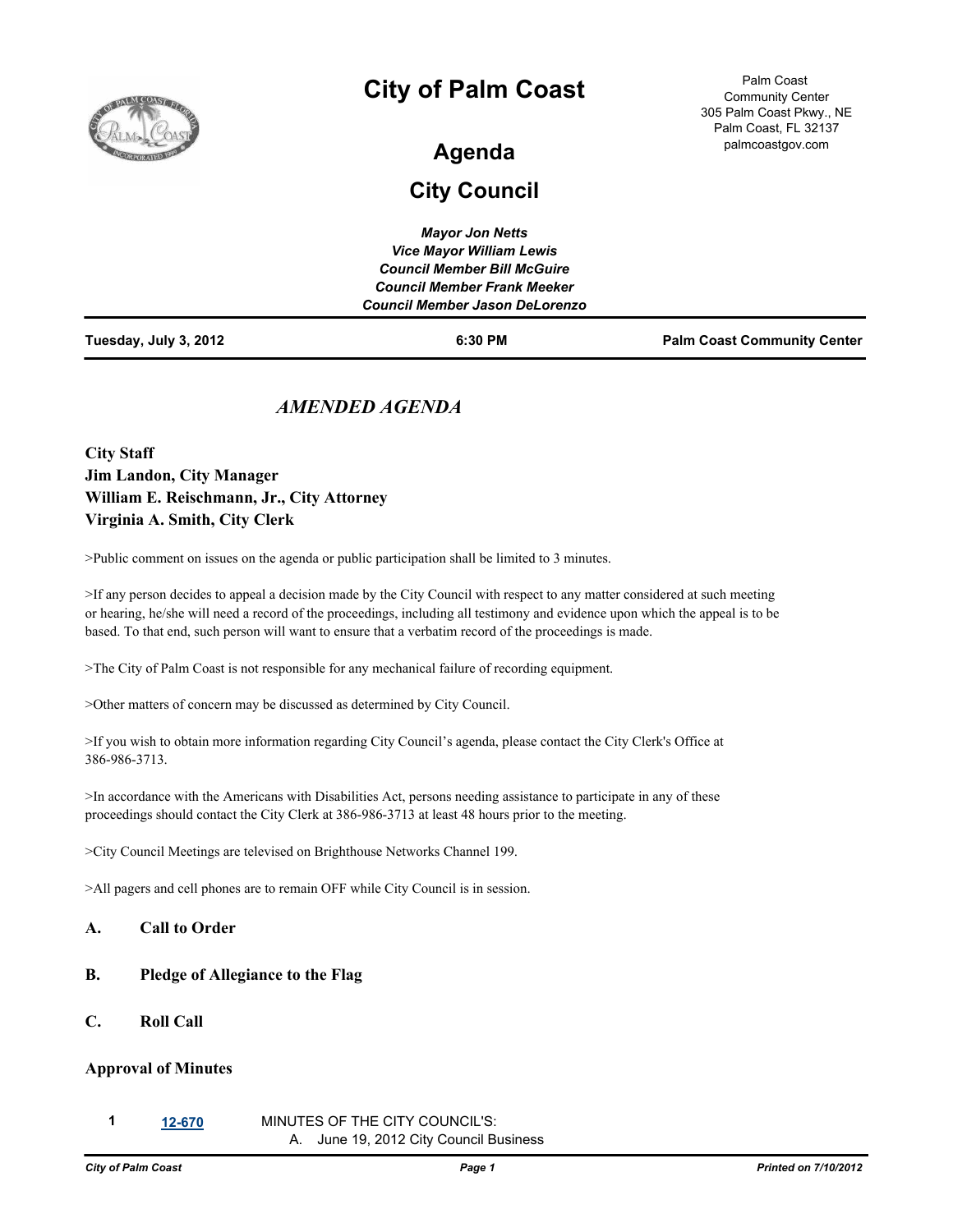#### B. June 26, 2012 City Council Workshop [June 19, 2012 Business Meeting](http://www.ci.palm-coast.fl.us/government/departments/city_clerk/legistar/attachments/032b2063-c603-43d4-8c02-af41583c9a45.pdf) [June 26, 2012 Workshop](http://www.ci.palm-coast.fl.us/government/departments/city_clerk/legistar/attachments/9939af12-2364-4194-bcdd-eccdd67e9cc5.PDF) *Attachments:*

#### **Proclamations and Presentations**

### **2 [12-673](http://www.ci.palm-coast.fl.us/government/departments/city_clerk/legistar/detailreport/matter.aspx?key=5544)** PRESENTATION ON UPCOMING FISCAL YEAR 2013 BUDGET.

#### **ORDINANCES AND PUBLIC HEARINGS**

Order of Business for Public Hearings (Council may make inquiries at any stage): Open Hearing Staff Presentation Applicant Presentation (if applicable) Council Questions of Applicant (if applicable) Public Comments/ Presentations Rebuttal by Applicant (if applicable) Close Hearing Council Discussion Council Action

#### **First Reading**

| 3 | 12-548 | ORDINANCE 2012-XX AMENDING CHAPTER 4 OF THE UNIFIED LAND<br>DEVELOPMENT CODE TO ALLOW COTTAGE FOODS AS A HOME OCCUPATION |                                                                                                                             |  |
|---|--------|--------------------------------------------------------------------------------------------------------------------------|-----------------------------------------------------------------------------------------------------------------------------|--|
|   |        | <b>Attachments:</b>                                                                                                      | Ordinance-Cottage Food Amendment                                                                                            |  |
|   |        |                                                                                                                          | <b>Staff Report</b>                                                                                                         |  |
|   |        |                                                                                                                          | 1-18-12 Letter from Sheppard/de Yampert                                                                                     |  |
|   |        |                                                                                                                          | DACS Cottage Food Pamphlet 9.2011                                                                                           |  |
|   |        |                                                                                                                          |                                                                                                                             |  |
| 4 | 12-669 |                                                                                                                          | ORDINANCE 2012-XX RELATING TO COBBLESTONE VILLAGE PHASE II 2ND<br>AMENDED AND RESTATED MASTER PLANNED DEVELOPMENT AGREEMENT |  |
|   |        | <b>Attachments:</b>                                                                                                      | Ordinance-Amending Ord. 2011-07 Cobblestone Village Phil MPD                                                                |  |
|   |        |                                                                                                                          | Development Agreement Cobblestone Village Ph II 2nd Amendment MPDA 201                                                      |  |
|   |        |                                                                                                                          | Planning Division Staff Report - Cobblestone Village Phase II 1a                                                            |  |
|   |        |                                                                                                                          |                                                                                                                             |  |

#### **Resolutions**

**5 [12-644](http://www.ci.palm-coast.fl.us/government/departments/city_clerk/legistar/detailreport/matter.aspx?key=5517)** RESOLUTION 2012-XX APPROVING AMENDMENT ONE TO THE CONTRACT WITH AMERICAN TRAFFIC SOLUTIONS FOR RED LIGHT CAMERA SERVICES. [Resolution ATS Contract Amendment 1](http://www.ci.palm-coast.fl.us/government/departments/city_clerk/legistar/attachments/0b0b8d3d-6965-4b4d-854d-fbd01a11fb07.doc) [ATS Contract Amendment 6-28-2012 redline.vers.](http://www.ci.palm-coast.fl.us/government/departments/city_clerk/legistar/attachments/25b8cd54-a96e-4b22-8ea9-549cd9e18cb3.doc) *Attachments:*

#### **Consent Agenda**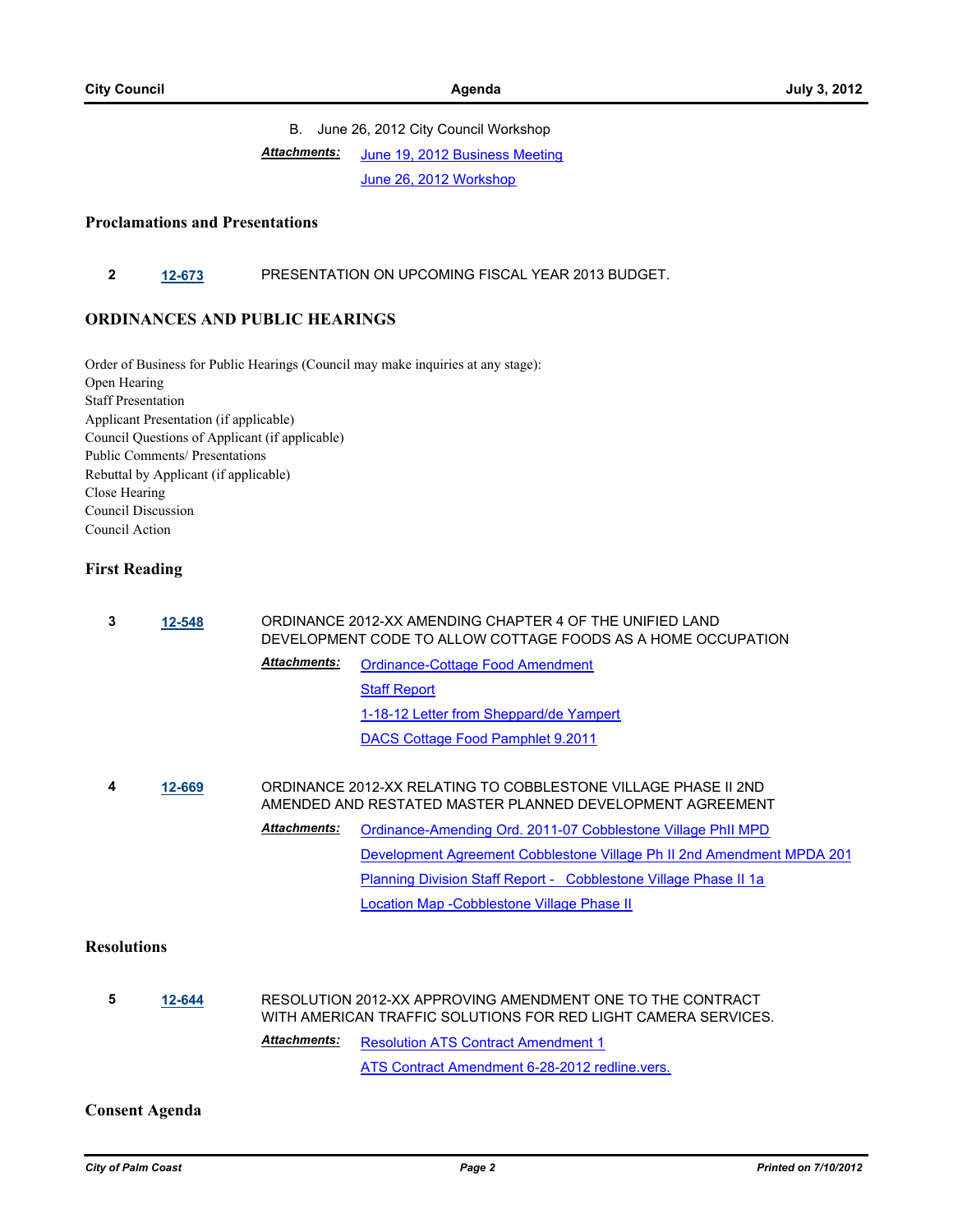| <b>City Council</b> |        |                                                                                                                         | Agenda                                                                                                                                                                          |  |
|---------------------|--------|-------------------------------------------------------------------------------------------------------------------------|---------------------------------------------------------------------------------------------------------------------------------------------------------------------------------|--|
| 6                   | 12-658 |                                                                                                                         | RESOLUTION 2012-XX APPROVING REVISIONS TO THE CITY OF PALM<br>COAST/FLAGLER COUNTY PRIORITY LIST FOR THE 2012-2017 FLORIDA<br>DEPARTMENT OF TRANSPORTATION 5-YEAR WORK PROGRAM. |  |
|                     |        | <b>Attachments:</b>                                                                                                     | <b>Resolution Revised List</b>                                                                                                                                                  |  |
|                     |        |                                                                                                                         | <b>Revised 2011 Priority List-final</b>                                                                                                                                         |  |
| $\overline{7}$      | 12-657 |                                                                                                                         | RESOLUTION 2012-XX APPROVING THE PRIORITY LIST FOR FLORIDA<br>DEPARTMENT OF TRANSPORTATION 5-YEAR WORK PROGRAM AND<br><b>TRANSPORTATION ENHANCEMENT FUNDING</b>                 |  |
|                     |        | <b>Attachments:</b>                                                                                                     | Resolution-Priority List-FDOT 5-Yr Work Program & TE                                                                                                                            |  |
|                     |        |                                                                                                                         | Exhibit A-2012 FDOT Priority List                                                                                                                                               |  |
| 8<br>12-664         |        |                                                                                                                         | RESOLUTION 2012-XX APPROVING A CONTRACT FOR THE PURCHASE OF 90<br>FOREST GROVE DRIVE WITH MICHAEL A. AND GAIL S. MEDDOFF.                                                       |  |
|                     |        | <b>Attachments:</b>                                                                                                     | Resolution-Purchase 90 Forest Grove Dr.                                                                                                                                         |  |
|                     |        |                                                                                                                         | <b>Meddoff Contract</b>                                                                                                                                                         |  |
| 9<br>12-656         |        |                                                                                                                         | RESOLUTION 2012-XX APPROVING FDOT LOCAL AGENCY PROGRAM (LAP)<br>SUPPLEMENTAL AGREEMENT NO. 1 FOR RIGHT-OF-WAY OF THE PALM COAST<br>PARKWAY SIX-LANING PROJECT.                  |  |
|                     |        | <b>Attachments:</b>                                                                                                     | Resolution-FDOT LAP Supp.1-Palm Coast Pkwy 6-Laning                                                                                                                             |  |
|                     |        |                                                                                                                         | <b>LAP - Supplemental Agreement</b>                                                                                                                                             |  |
| 10                  | 12-660 | RESOLUTION 2012-XX APPROVING THE CONTRACT WITH DUVAL ASPHALT<br>PRODUCTS, INC., FOR THE 2012 STREET RESURFACING PROJECT |                                                                                                                                                                                 |  |
|                     |        | <b>Attachments:</b>                                                                                                     | <b>Resolution-2012 Resurfacing Project</b>                                                                                                                                      |  |
|                     |        |                                                                                                                         | <b>Contract Summary - Duval Asphalt Products, Inc. 2012 Street Resurfacing</b>                                                                                                  |  |
|                     |        |                                                                                                                         | <b>Intent to Award</b>                                                                                                                                                          |  |
|                     |        |                                                                                                                         | <b>Bid Opening Tab - Street Resurfacing</b>                                                                                                                                     |  |
|                     |        |                                                                                                                         | <b>Street List</b>                                                                                                                                                              |  |

### **End of Consent Agenda**

## **D. Public Participation**

After the Mayor calls for Public Participation, each member of the audience interested in speaking on any topic not on the agenda shall come to the podium, state their name and will have up to three (3) minutes to speak. The Mayor will advise when the three (3) minutes are up and the speaker will be asked to take a seat and wait until all public comments are finished to hear answers to all questions. Once all members of the audience have spoken, the Mayor will close public participation and no other questions/comments shall be heard. Council and staff will then respond to questions posed by members of the audience. Should you wish to provide Council with any material, all items shall be given to the City Clerk and made part of the record. If anyone is interested in discussing an issue further or ask additional questions, individual Council Members and staff will be available after the meeting to discuss the matter and answer questions.

## **E. Discussion by CITY COUNCIL OF MATTERS NOT ON THE AGENDA**